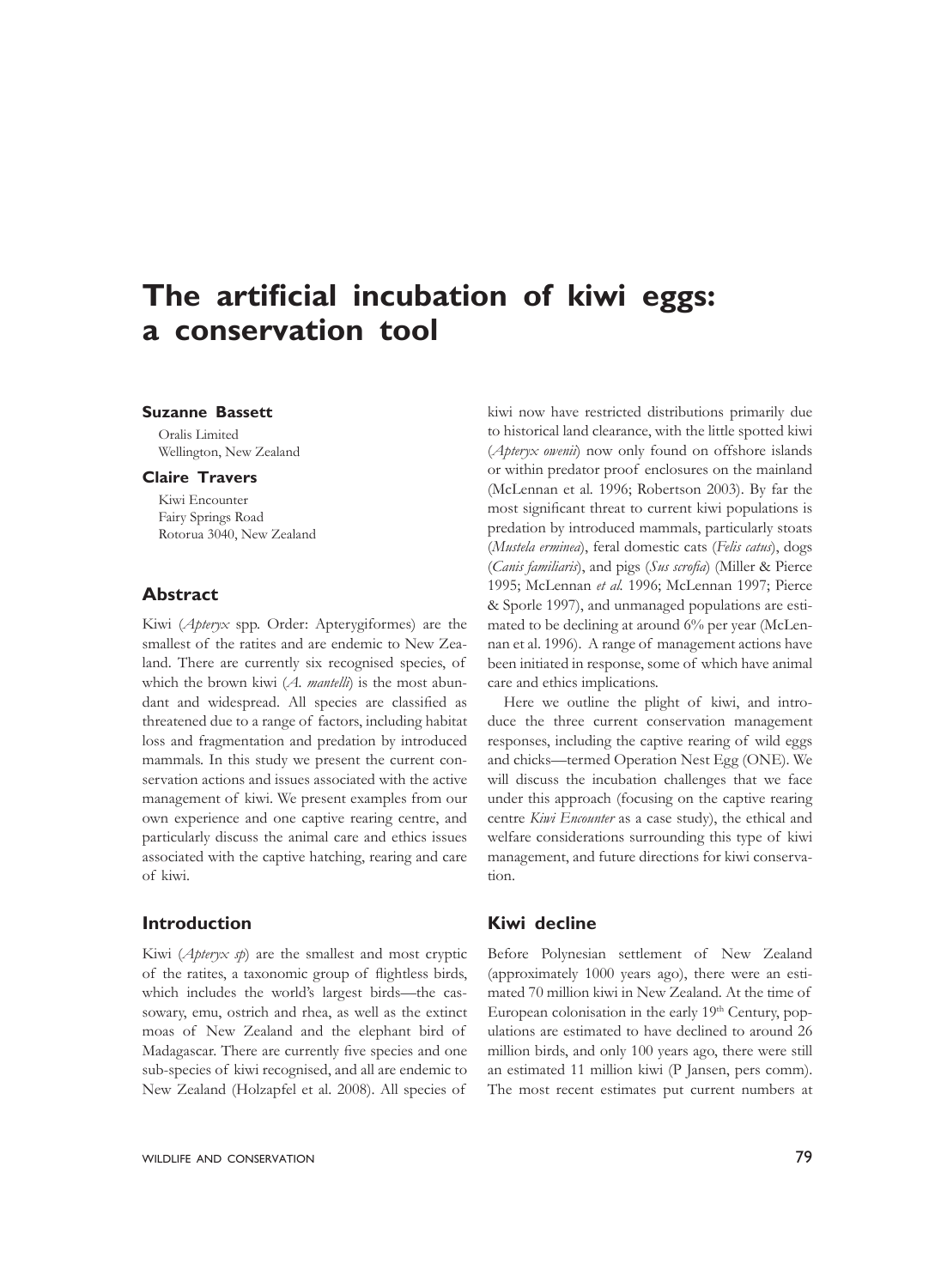about 70,000 on mainland New Zealand. All five species of kiwi are currently classified as threatened, with the five species surviving on mainland New Zealand all in serious decline (Table 1). Without any conservation management, it is estimated kiwi will be extinct on the North Island of New Zealand within 40–50 years (Basse et al. 1999).

Adult mortality ranges from 5 to 16% per year with 28% of this mortality directly related to predation from dogs, cats and ferrets (*Mustela furo*). 50% eggs fail to hatch (10% due to predators). Chick survival in the wild is only about 5%, and the primary cause of this decline is predation by introduced mustelids, particularly stoats. Nationally, mustelids kill 77% of chicks. However, one saving grace is that this predation rate declines as chicks grow, so that by around 1 kg in weight, which is about 6 months old, chicks are fairly safe.

## **Management responses**

There are three main responses to these threats. Broad-scale protection of remaining habitats is the main legislative response, either through the conservation estate on public lands, or a range of community trusts and programmes on private lands. To directly increase kiwi survival, intensive predator control is frequently implemented, either through trapping, poisoning or the use of exclusion fencing. And third, the Department of Conservation has initiated a programme called "Operation nest egg" (ONE) in which kiwi eggs are lifted from their nests in the wild and the eggs incubated artificially (Colbourne et al*.* 2005). The rational behind Operation Nest Egg is that chicks are most vulnerable when they weigh less than 1 kg, and fairly safe from stoats after that. Consequently, eggs and chicks are removed from the wild

and the eggs hatched in captivity. Chicks are raised in captivity or on predator-free offshore islands for 4–6 months until they reach a stoat resistant size of 800–1200 g, and are then liberated into the wild.

With the advances in kiwi egg incubation we have made over the last 10 years, it is possible to achieve and maintain consistently high hatching success over 90% on average at *Kiwi Encounter*. However, we still have to deal with problems with eggs that come in from the wild cracked or damaged, embryo mortality during incubation and malpositioned chicks.

The ONE programme buys much needed time, and it has been very important in increasing the profile of kiwi conservation around New Zealand. It has also given us an invaluable opportunity to develop captive rearing techniques, needed as part of an essential fall back position, for the conservation of threatened species in captivity. However, it is an expensive short- to medium-term solution for securing kiwi survival

#### **Management and animal welfare**

If we take the three primary management options for kiwi in turn, there are few animal welfare issues associated with land reservation, although there are associated activities that frequently follow on from land reservation that do have impacts on animal welfare.

There are clearly animal welfare issues associated with mammalian predator control operations, revolving in particularly around the development, testing and use of lethal control methods such as poisoning and trapping. These issues are not the focus of this paper, although we would note that kiwi predator control operations on the conservation estate fall under control of the Department of Conservation (DOC). The Department's obligations are covered under Section 5, subsection 3a, b, and c of the Animal Welfare

**Table 1** Current classification of kiwi taxonomy and conservation status in New Zealand (Holzapfel et al. 2008). Estimated numbers are based on projected numbers for known populations with no conservation management.

| Common (and Latin) name                                 | Estimated numbers (2008) | Conservation status |
|---------------------------------------------------------|--------------------------|---------------------|
| Brown kiwi (Apteryx mantelli) (4 taxa)                  | 25,000                   | Serious Decline     |
| Rowi or Okarito brown kiwi (Apteryx mantelli 'Okarito') | 300                      | Nationally Critical |
| Haast tokoeka (Apteryx australis 'Haast')               | 300                      | Nationally Critical |
| Northern Fiordland tokoeka (Apteryx australis)          | 10,000                   | Gradual Decline     |
| Southern Fiordland tokoeka (Apteryx australis)          | 4,500                    | Gradual Decline     |
| Stewart Island tokoeka (Apteryx australis)              | 15,000                   | Gradual Decline     |
| Great spotted kiwi or Roroa (Apteryx haastii)           | 16,000                   | Gradual Decline     |
| Little spotted kiwi (Apteryx owenii)                    | 1,500                    | Range Restricted    |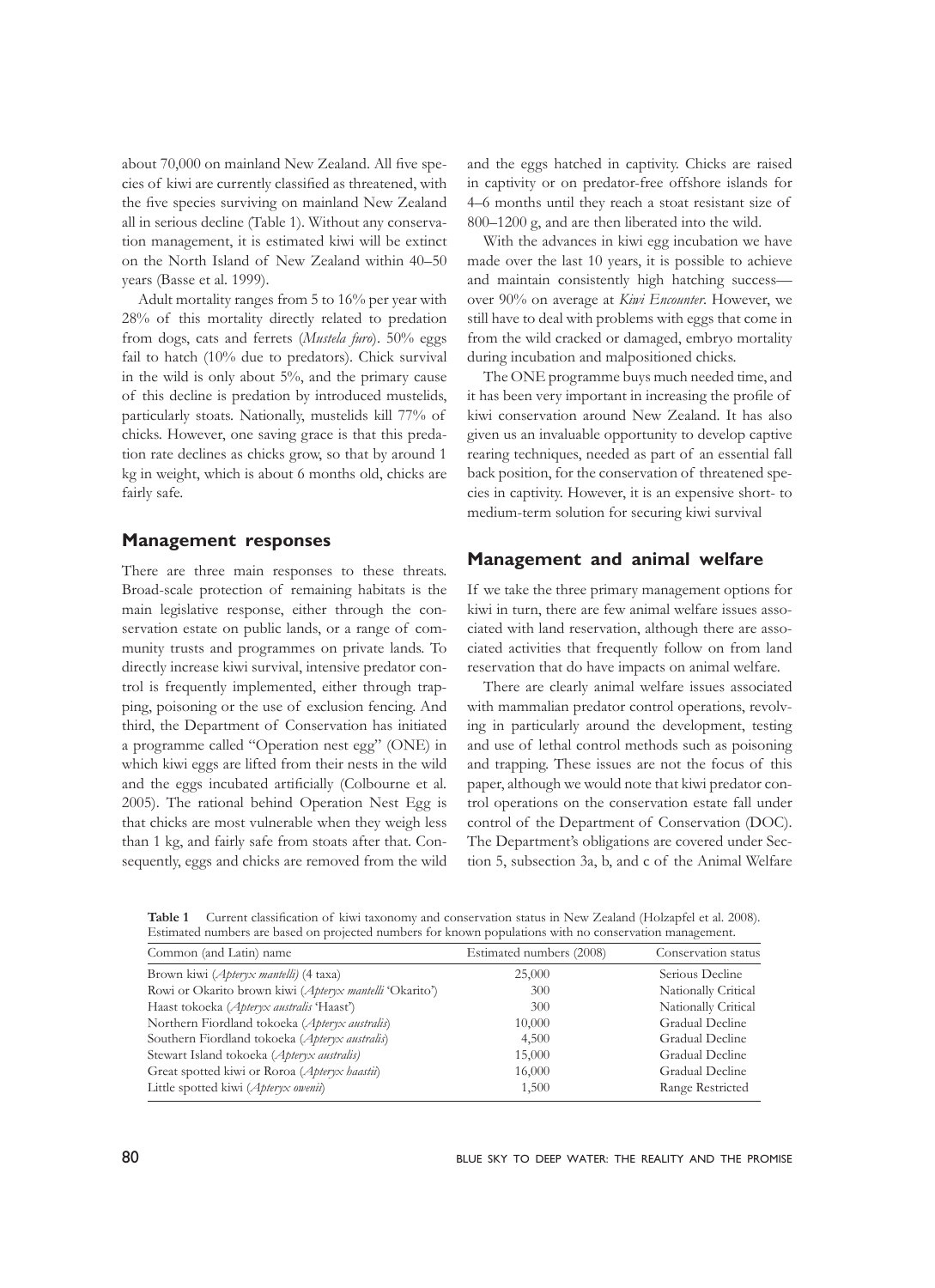Act 1999. Specifically, the Department of Conservation does not require AEC approval for regular and routine mammal control operations carried out under any Act administered by DOC.

The captive rearing of wild laid eggs and chicks through Operation Nest Egg is also considered regular and routine monitoring under the Animal Welfare Act 1999, and so legally, Animal Ethics Committee approval is not required to undertake this programme. Of course, this does not mean that captive rearing centres are absolved of all responsibility, but only that they do not legally require regular monitoring by and reporting to an Animal Ethics Committee.

## **Kiwi Encounter and animal welfare**

In terms of Kiwi Encounter, animal welfare and the interests of ANZCCART, our activities fall into two categories. As mentioned earlier, ONE is considered a regular and routine activity under the Department of Conservation's obligations under the Animal Welfare Act, and does not require ongoing Animal Ethics Committee approval.

However, we still conduct smaller-scale research focused around improving animal welfare for ONE and other kiwi at *Kiwi Encounter*. These studies are often dealing with ways to improve hatching success, chick survival, and welfare of eggs and chicks, such as modifying transport box design, egg and chick transportation protocols, and disease management and quarantine protocols. These activities are regulated by DOC and the kiwi recovery group to ensure animal welfare is paramount at all times.

# **Day-to-day husbandry and animal welfare**

Our day-to-day kiwi husbandry also needs to be mindful of welfare issues. On a routine basis we are dealing with kiwi hygiene and disease management, housing, feeding, and health. In all cases, we strive to develop and refine best practice to ensure the highest degree of care and compliance with the DOC permits allowing us to hold kiwi.

Another area of activity with welfare concerns includes the early detection and removal of retained yolk sacs in young kiwi chicks. This involves invasive surgery to remove the yolk, with protocols to determine if surgery is required. From experience, we know that chicks with retained yolk that are not operated on will die within 48 hours, so the risks and stress of surgery are warranted. We also care for a number of eggs or chicks abandoned at the nest that come in at very short notice. These desertions may be human induced, as a result of nest monitoring, and we advocate that all such eggs and chicks should come in to a captive rearing centre.

# **Broader husbandry and animal welfare**

A small number of kiwi arrive at *Kiwi Encounter* injured or harmed in some way. Common causes include vehicle collisions, birds caught in incorrectly set mammal traps, and birds injured in dog attacks—either dogs owned by members of the public, or trained kiwidogs that may accidentally injure birds during capture. We feel there is still a lack of knowledge about appropriate activities in areas with kiwi, such as regulations on the presence of dogs, or trap setting protocols to prevent kiwi capture or injury. There is also a lack of information available on actions people should take when dealing with injured or harmed kiwi, such as where and when to take kiwi for emergency care.

There have been a number of concerns raised about the welfare of captive and ONE kiwi from sources outside captive rearing centres. For example, it has been suggested that ONE chicks have lower survival than wild chicks, although there is no evidence to support this (Colbourne 2007). Furthermore, Colbourne has shown there is no imprinting in captive animals and similar or better reproductive success to wild birds. Similarly, studies have found no evidence of raised stress levels in captive and ONE kiwi.

# **General conclusions**

The contribution of captive management to kiwi conservation and the role of Operation Nest Egg (ONE) has enabled the plight of kiwi to be recognised. We still have some massive challenges ahead but a huge effort has now been directed towards attempting to find a solution to stoat predation. We need to continue to place emphasis on kiwi in the captive situation, and to improve the husbandry strategies for all species of kiwi. It may become necessary in the future to take a small number of birds from the wild, and put them into an effective captive breeding programme,